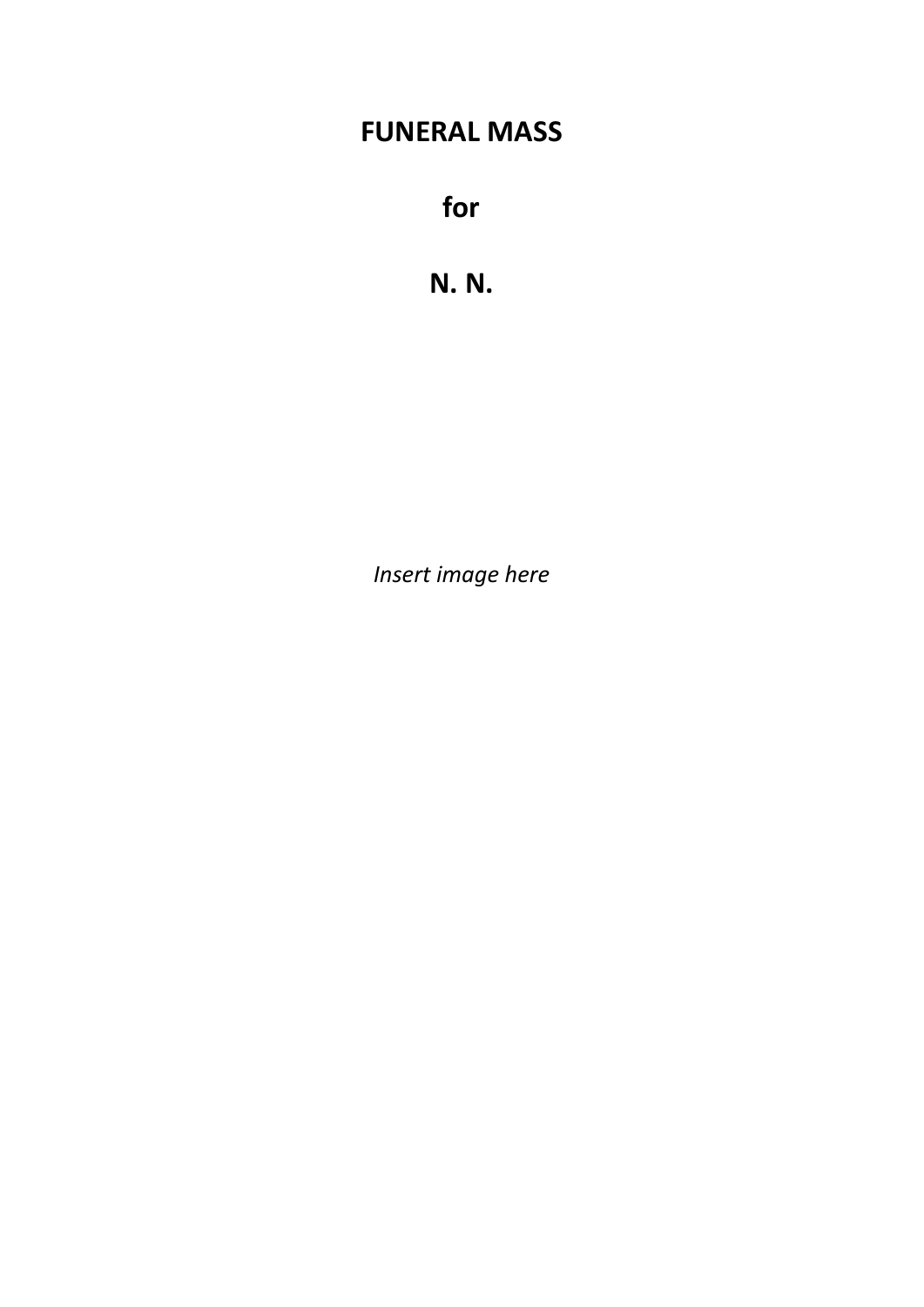# **Entrance Procession**

- Place here the name of the music -

*The priest and the assisting ministers preceded the coffin and the mourners into the church.*

# **Placing of Christian Symbols**

*A bible and a cross, symbols of N.'s Christian life, are placed on the coffin by N. & N.*

# **Eulogy**

*N. N. will deliver the eulogy.*

**Opening Hymn**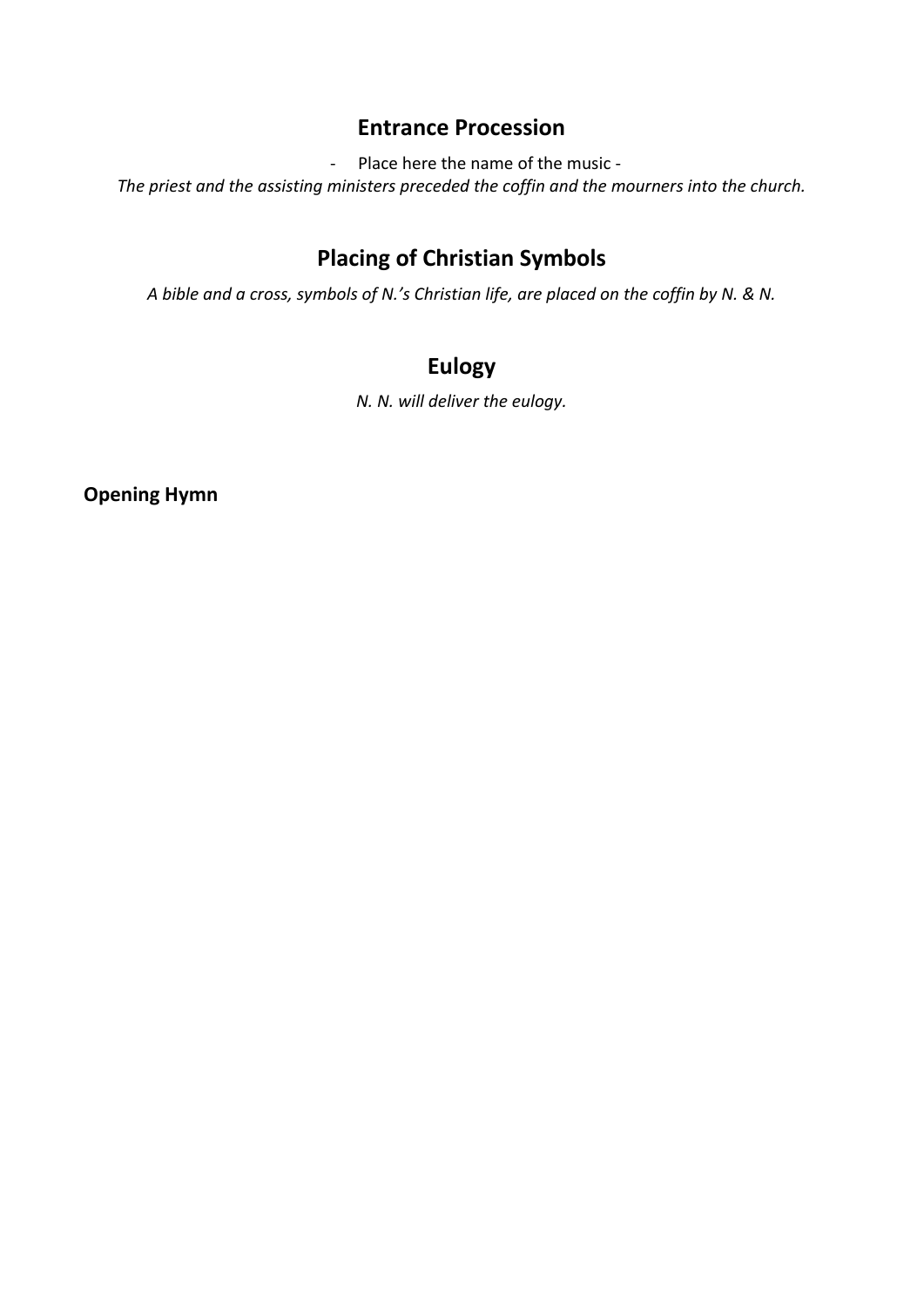# **INTRODUCTORY RITES**

### **Sign of the Cross**

*All make the Sign of the Cross as the Priest says:* 

Priest: In the name of the Father, and of the Son, and of the Holy Spirit.

All: **Amen.**

### **Greeting**

Priest: The grace of our Lord Jesus Christ, and the love of God, and the communion of the Holy Spirit be with you all.

All: **And with your spirit.**

### **Penitential Act**

*The Priest invites the faithful to the Penitential Act.* 

Priest: Have mercy on us, O Lord.

- All: **For we have sinned against you.**
- Priest: Show us, O Lord, your mercy.
- All: **And grant us your salvation.**

*The absolution by the Priest follows:* 

Priest: May almighty God have mercy on us, forgive us our sins, and bring us to everlasting life.

Priest: Kyrie, eleison. All: **Kyrie, eleison.** Priest: Christe, eleison. All: **Christe, eleison.** Priest: Kyrie, eleison. All: **Kyrie, eleison.**

# **The Collect**

Priest: Let us pray.

*And all pray in silence with the Priest for a while. Then the Priest says the Collect prayer, at the end of which the people acclaim:* 

All: **Amen.**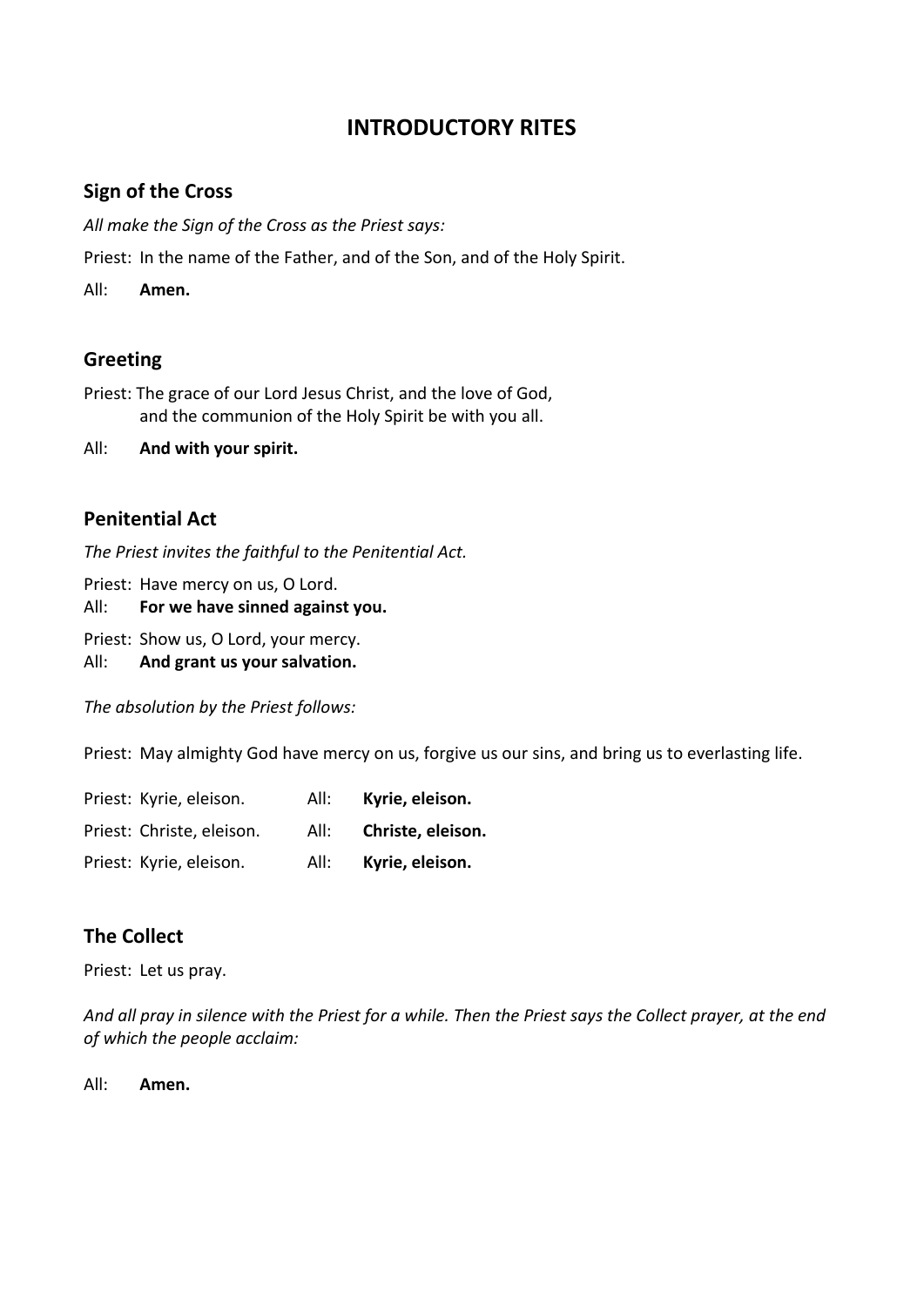# **LITURGY OF THE WORD**

# **First Reading** (read by N. N.)

A Reading from …

.

The word of the Lord

All: **Thanks be to God.**

*After the First Reading the cantor sings the Psalm, with the people making the response.*

| <b>Responsorial Psalm</b> |           |
|---------------------------|-----------|
| Cantor:                   | Response. |
| Verse text.               |           |
| Cantor:                   | Response. |
| Verse text.               |           |
| Cantor:                   | Response. |
| Verse text.               |           |
| Etc.                      |           |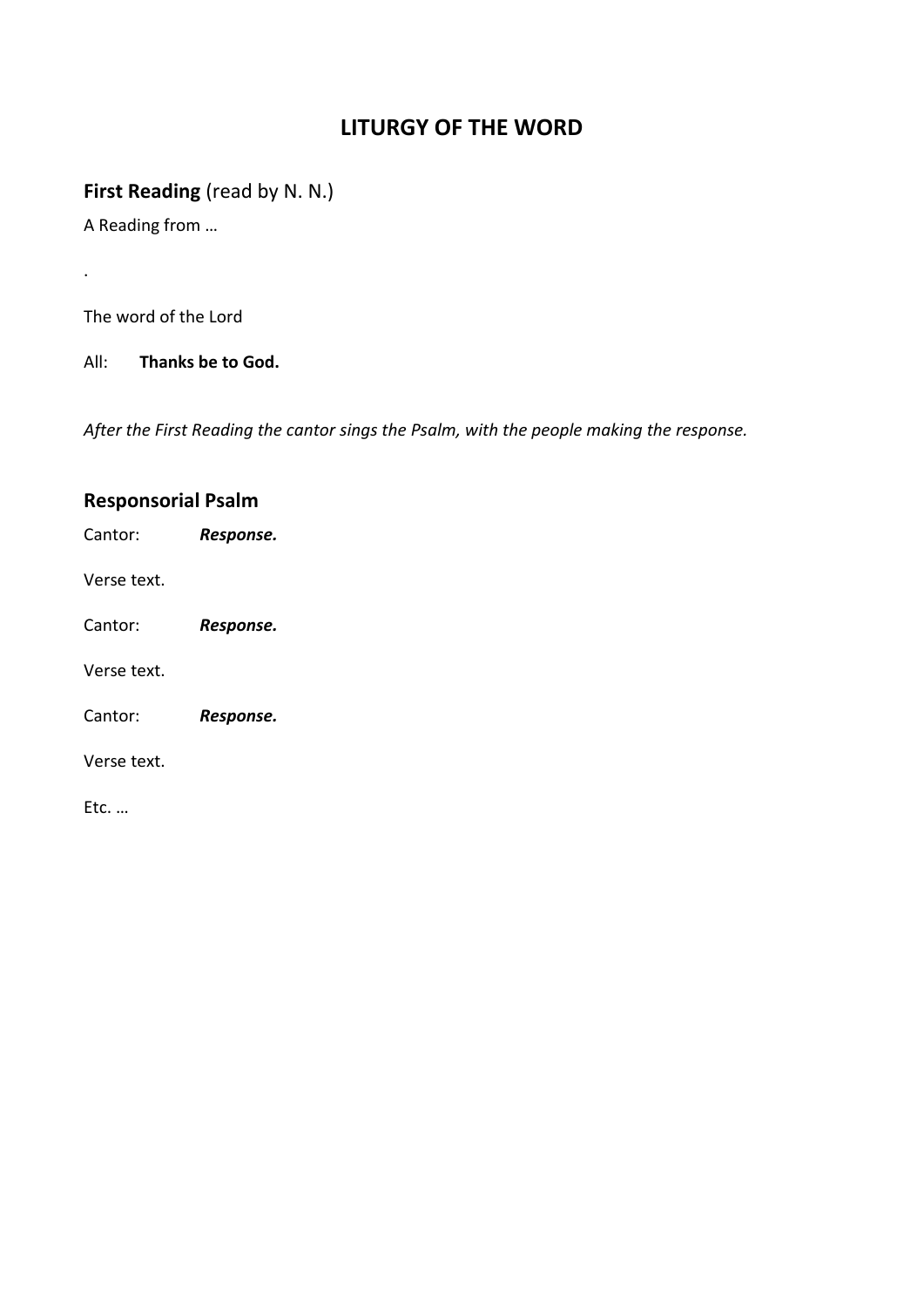# **Second Reading** (read by N. N.)

A Reading from the …

The word of the Lord

.

All: **Thanks be to God**

*The assembly stands to sing the Gospel Acclamation to welcome the Gospel. They remain standing in honour of the Gospel reading, the high point of the Liturgy of the Word.*

# **The Gospel**

Cantor: Alleluia, alleluia! I am the resurrection and the life, says the Lord, whoever believes in me will never die. Alleluia!

Priest: The Lord be with you.

All: **And with your spirit.**

Priest: A reading from the holy Gospel according to N.

All: **Glory to You O Lord**

The Gospel of the Lord.

.

All: **Praise to You Lord Jesus Christ**

# **The Prayer of the Faithful** (read by N. N.)

*After each intention there is a pause while the faithful pray.* 

Reader:Lord, in your mercy. All: **Hear our prayer.**

*The Priest concludes the Prayer with a collect. When the Liturgy of the Word has been completed, the people sit.*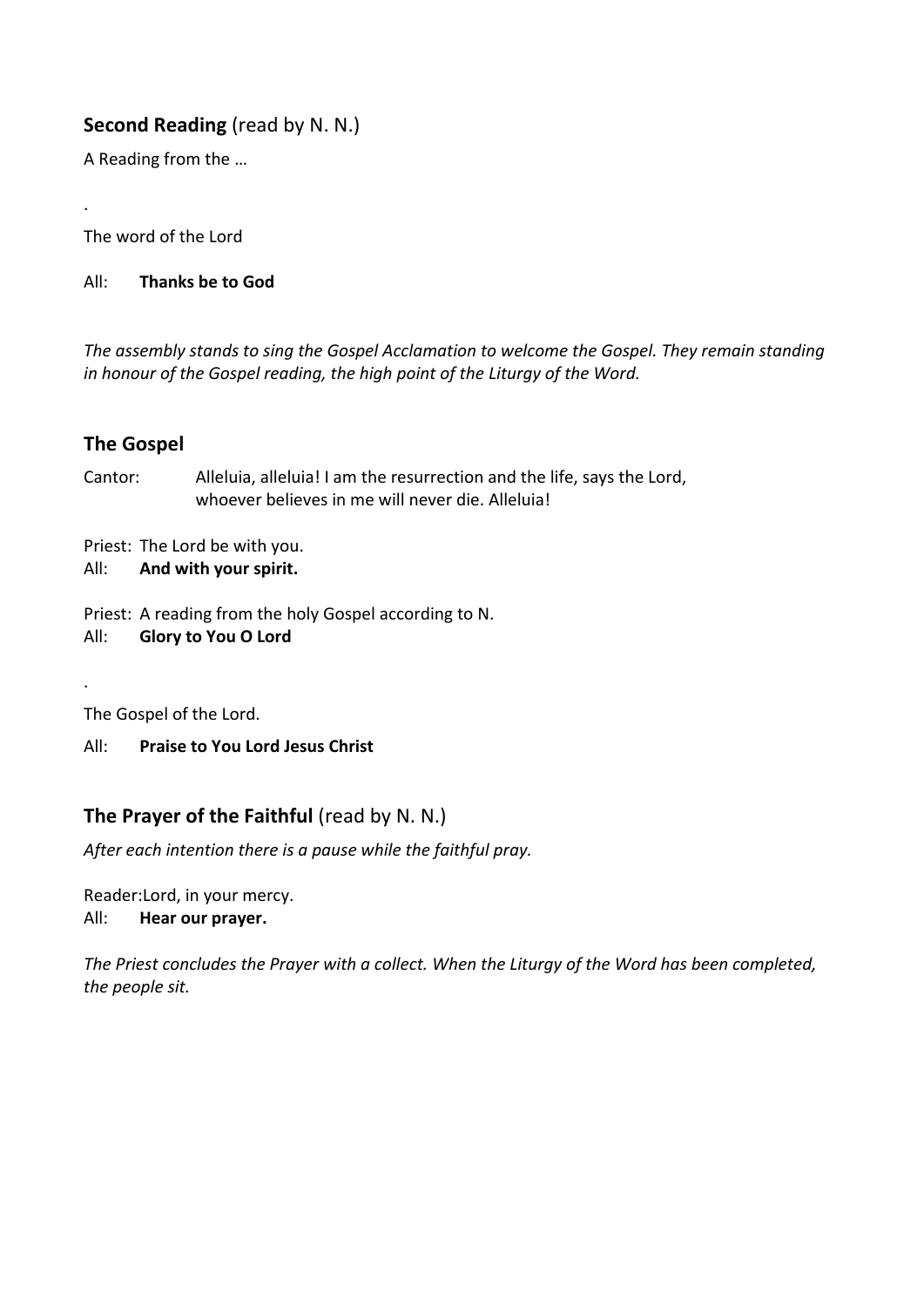# **LITURGY OF THE EUCHARIST**

### **Offertory**

*The Priest offers the prayers of blessing quietly at the altar. If the priest says the prayers aloud the assembly's acclamation each time is:* 

#### All: **Blessed be God for ever.**

*The Priest completes additional personal preparatory rites, and the people rise as he says:*

- Priest: Pray, brethren (brothers and sisters), that my sacrifice and yours may be acceptable to God, the almighty Father.
- All: **May the Lord accept the sacrifice at your hands for the praise and glory of his name, for our good and the good of all his holy Church.**

*Then the Priest says the Prayer over the Offerings, at the end of which the people acclaim:* 

All: **Amen.**

#### **The Eucharistic Prayer**

Priest: The Lord be with you.

All: **And with your spirit.**

Priest: Lift up your hearts.

All: **We lift them up to the Lord.**

Priest: Let us give thanks to the Lord our God.

All: **It is right and just.** 

*The Priest concludes the Preface with the people, singing*

**Holy, Holy, Holy Lord God of hosts. Heaven and earth are full of your glory. Hosanna in the highest. Blessed is he who comes in the name of the Lord. Hosanna in the highest.** 

*The Priest continues with the Eucharistic Prayer. After the words of Consecration, the priest says:* 

Priest: The mystery of faith.

#### All: **We proclaim your Death, O Lord, and profess your Resurrection until you come again.**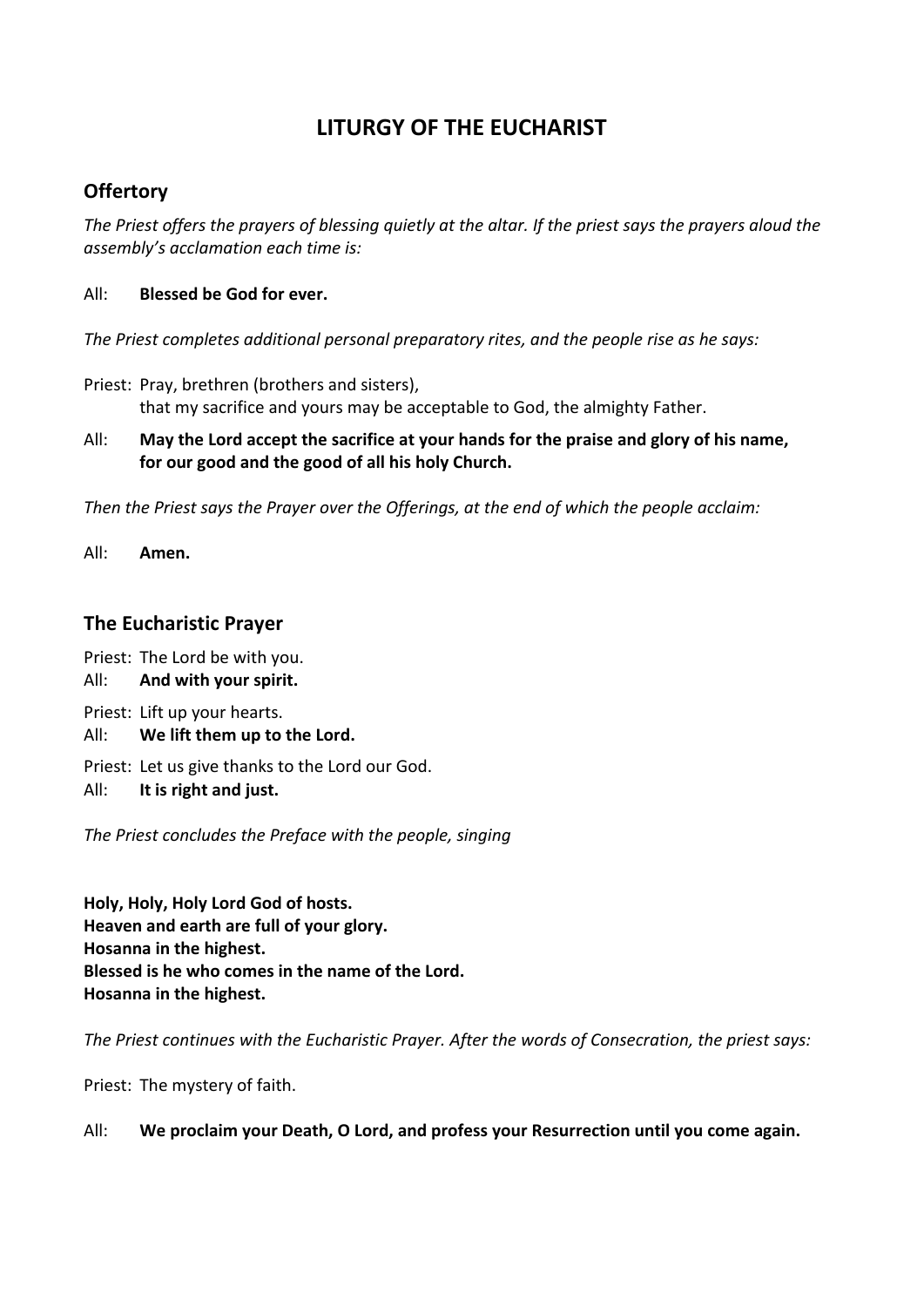*At the conclusion of the prayer the Priest takes the chalice and the paten with the host and, raising both, he says* 

Priest: Through him, and with him, and in him, O God, almighty Father,

- in the unity of the Holy Spirit, all glory and honour is yours, for ever and ever.
- All: **Amen.**

# **COMMUNION RITE**

### **The Lord's Prayer**

*All stand* 

Priest: At the Saviour's command and formed by divine teaching, we dare to say:

All: **Our Father, who art in heaven, hallowed be thy name; thy kingdom come, thy will be done on earth as it is in heaven. Give us this day our daily bread, and forgive us our trespasses, as we forgive those who trespass against us; and lead us not into temptation, but deliver us from evil.** 

Priest: Deliver us, Lord, we pray… and the coming of our Saviour, Jesus Christ.

All: **For the kingdom, the power and the glory are yours now and for ever.**

Priest: Lord Jesus Christ… Who live and reign for ever and ever. All: **Amen.**

Priest: The peace of the Lord be with you always.

All: **And with your spirit.** 

### **Breaking of the Bread**

All: **Lamb of God, you take away the sins of the world, have mercy on us. Lamb of God, you take away the sins of the world, have mercy on us. Lamb of God, you take away the sins of the world, grant us peace.**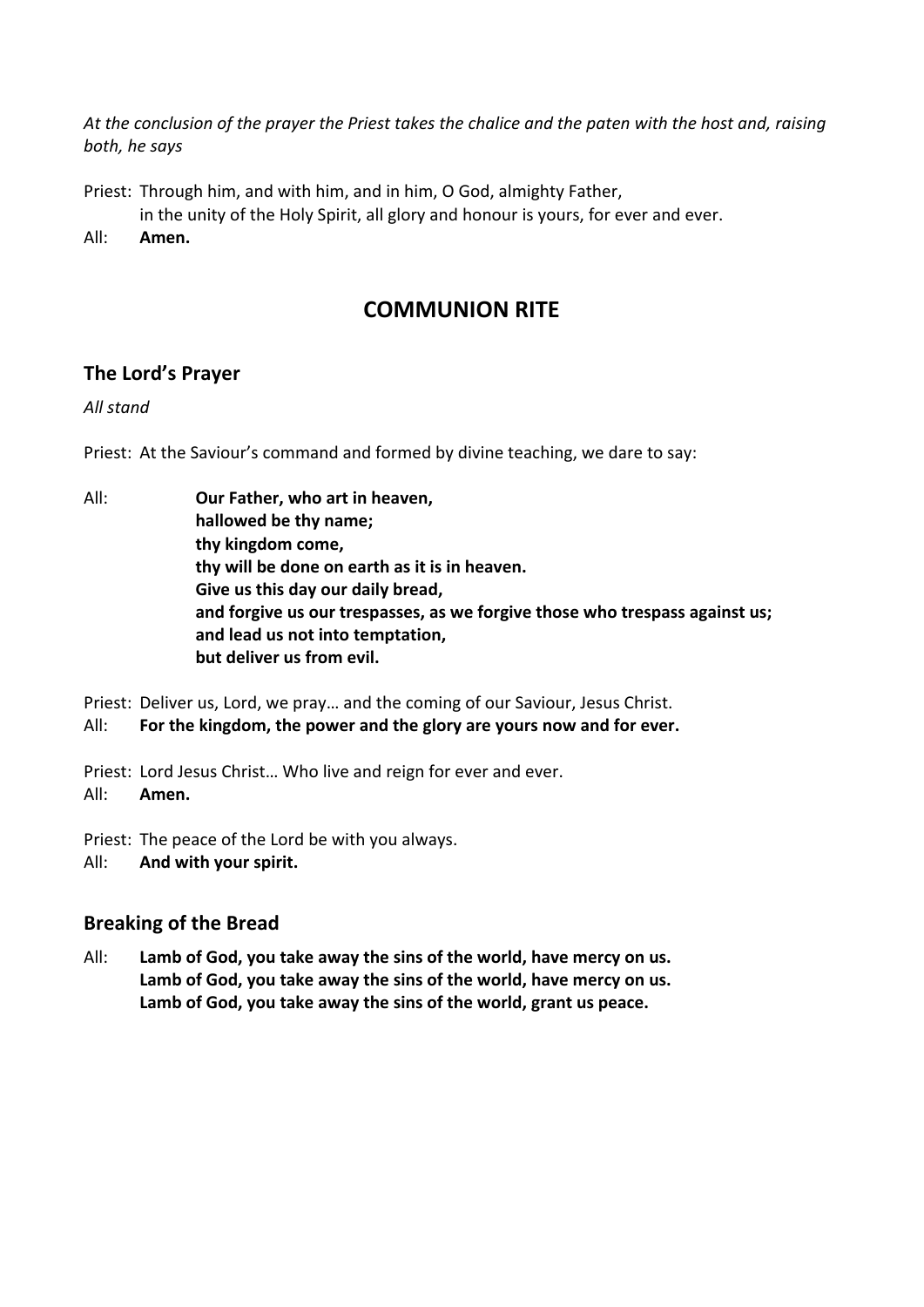### **Invitation to Communion**

*All kneel. After his private prayers of preparation, the Priest genuflects, takes the host and, holding it slightly raised above the paten or above the chalice says aloud:* 

- Priest: Behold the Lamb of God, behold him who takes away the sins of the world. Blessed are those called to the supper of the Lamb.
- All: **Lord, I am not worthy that you should enter under my roof, but only say the word and my soul shall be healed.**

### **Communion**

*Catholics who are free to do so come forward in reverent procession, and make a preparatory act of reverence by bowing their head in honour of Christ's presence in the Sacrament.* 

Priest: The Body of Christ. All: **Amen.**

*After the distribution of Communion, if appropriate, a sacred silence may be observed for a while, or a psalm or other canticle of praise or a hymn may be sung.* 

### **Prayer after Communion**

*All stand* 

Priest: Let us pray.

*All pray in silence. Then the Priest says the Prayer after Communion, at the end of which the people acclaim:* 

All: **Amen.** 

# **FINAL COMMENDATION**

#### *All stand*

*The priest invites the mourners to pray for N. during a moment of silence. He then sprinkles the coffin with holy water and incenses it, after which the song of farewell is sung.*

# **Prayer after Commendation**

*The priest commends the soul of N. into the hands of God, the Father of Mercies. at the end of which the people acclaim:*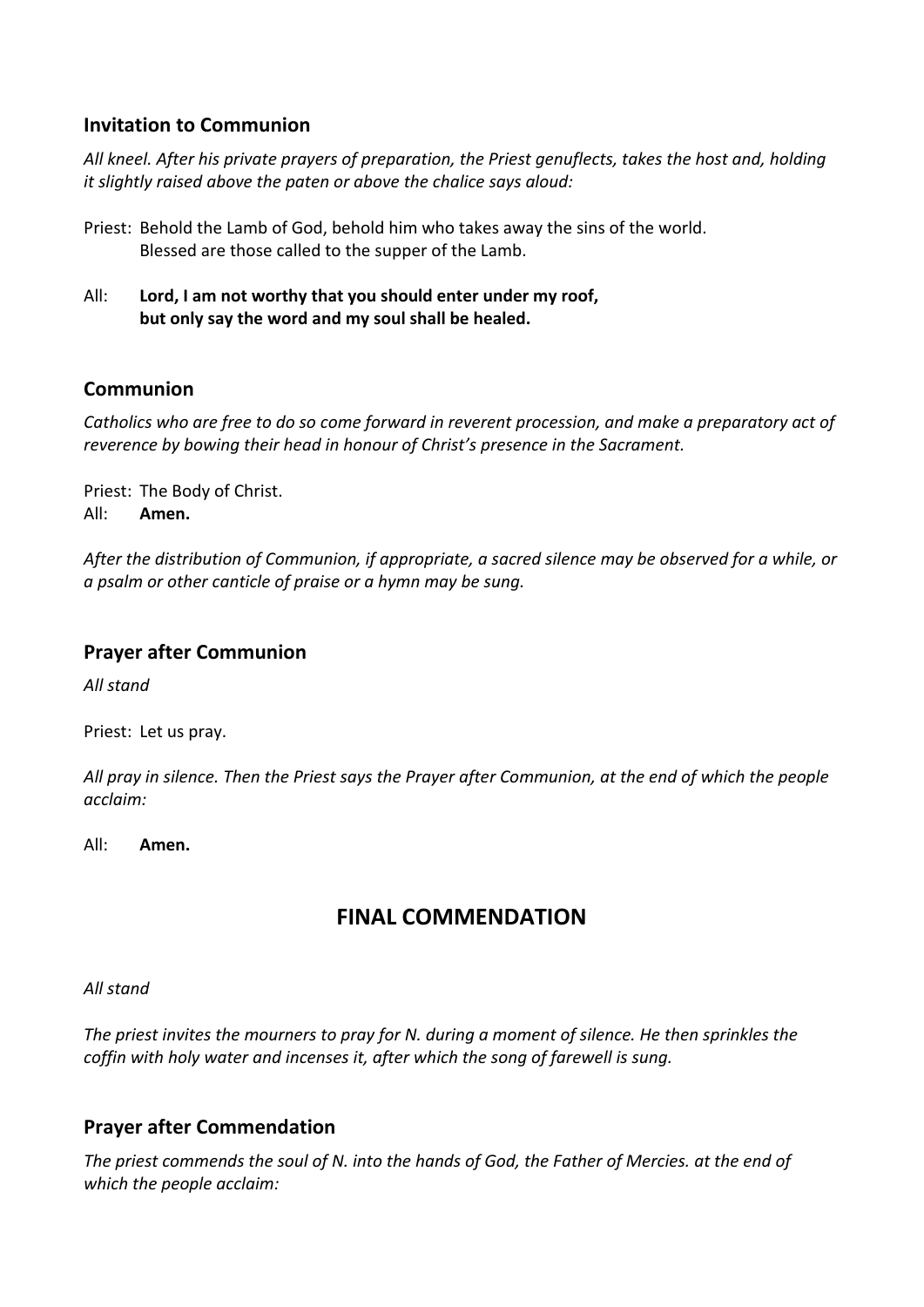### All: **Amen. Procession to the Place of Committal**

Priest: In peace let us take N. to her place of rest.

*The procession then begins: the priest and assisting ministers precede the coffin; the family and mourners follow. During this time the closing hymn is sung.*

# **Closing Hymn**